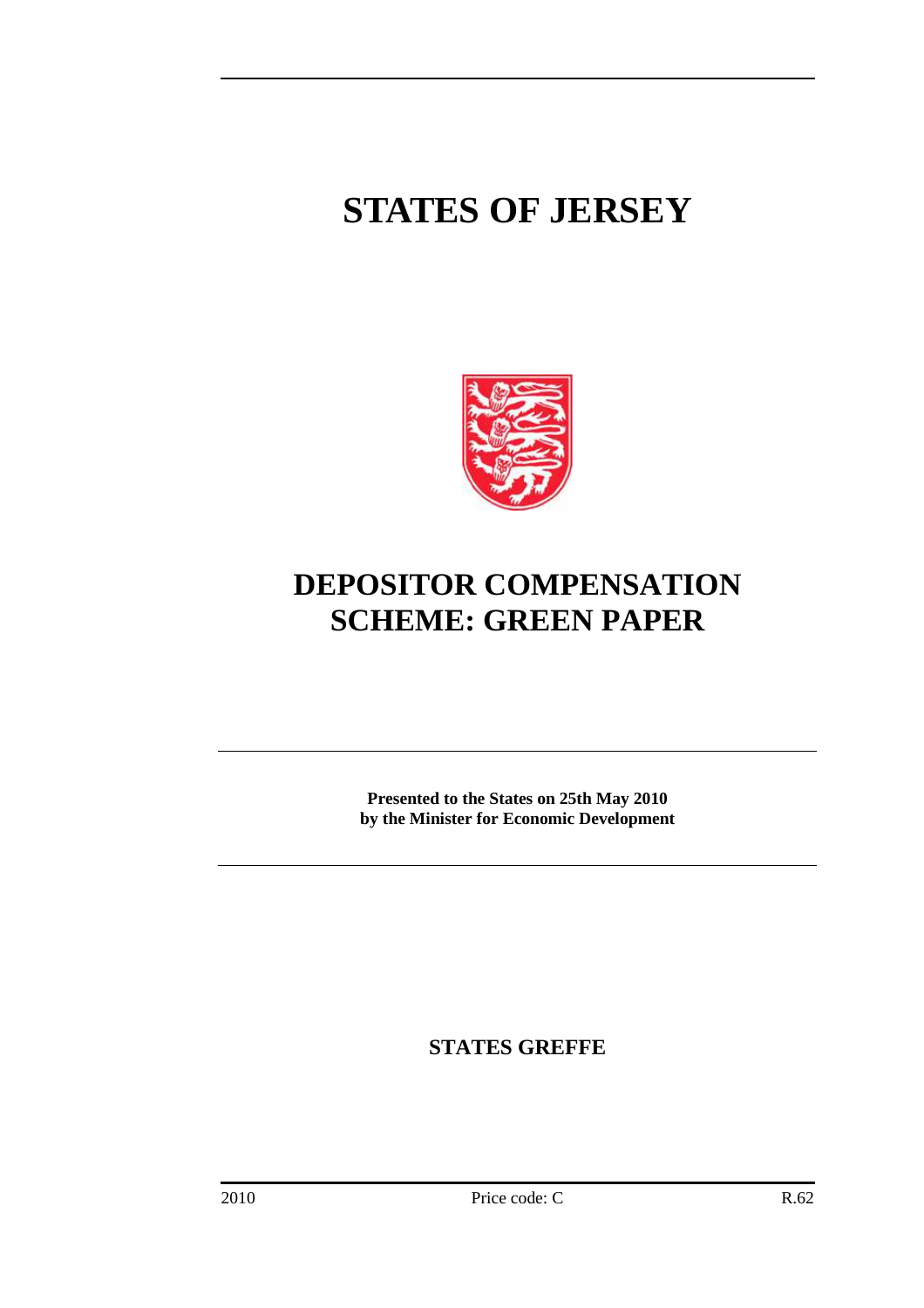2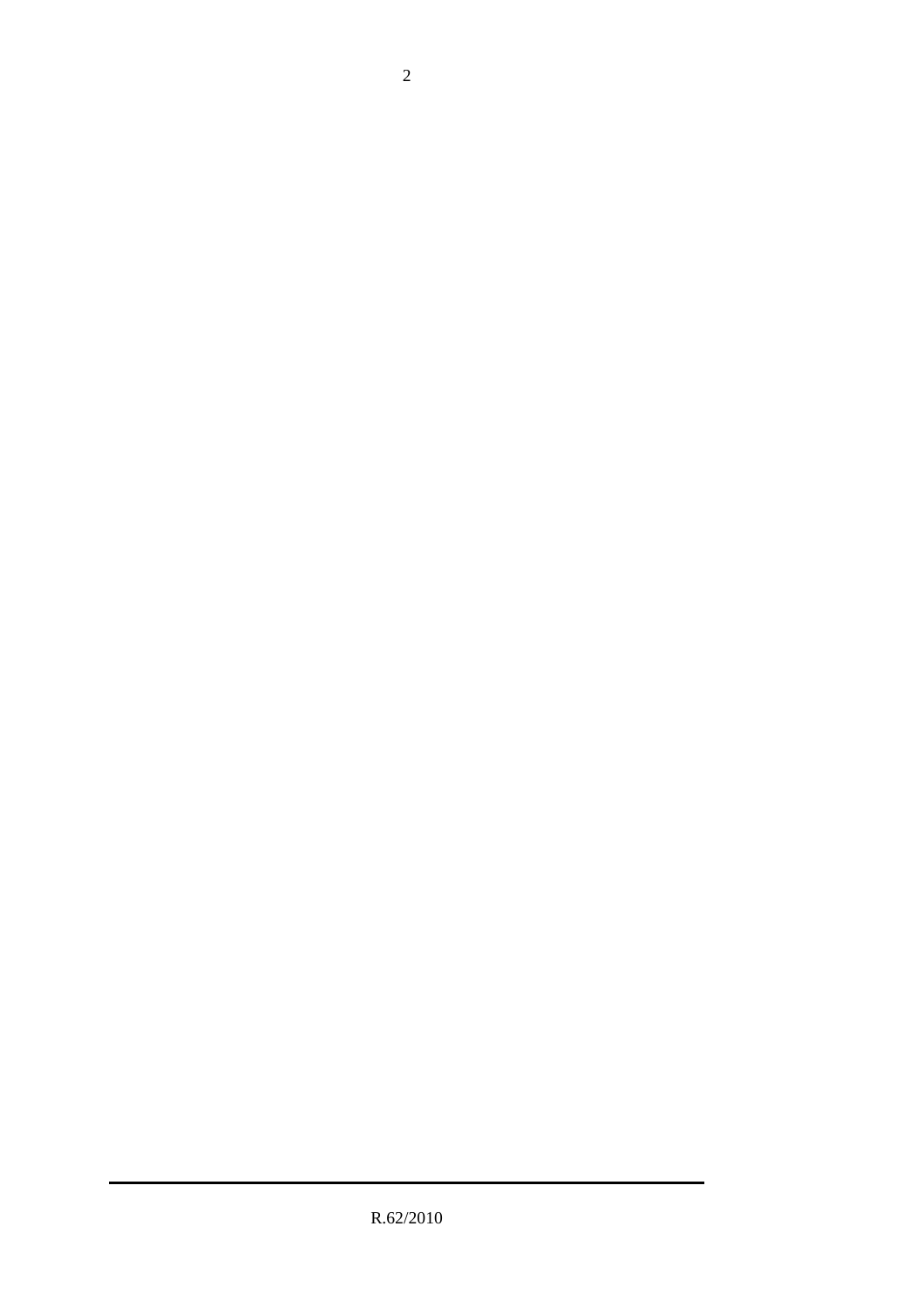Economic Development Department



# Green Paper

#### **Depositor Compensation Scheme May 2010**

#### **PURPOSE OF CONSULTATION**

The purpose of this consultation is to seek the views of the public on various issues relating to the recently introduced Jersey Bank Depositor Compensation Scheme (DCS).

#### **DEADLINE FOR RESPONSES**

Friday 2nd July 2010

#### **PLEASE SEND RESPONSES TO:**

| James Mews                             |                    | Jersey Finance Limited is co-ordinating an     |
|----------------------------------------|--------------------|------------------------------------------------|
| Director, Finance Industry Development |                    | industry response that will incorporate any    |
| <b>States of Jersey</b>                |                    | matters raised by local firms or entities. The |
| 3rd Floor                              |                    | details are:                                   |
| <b>Liberation Place</b>                |                    |                                                |
| St. Helier                             |                    | <b>Heather Bestwick</b>                        |
| Jersey                                 |                    | <b>Technical Director</b>                      |
| JE1 1BB                                |                    | Jersey Finance Limited                         |
|                                        |                    | 48-50 Esplanade                                |
| Telephone:                             | 01534 440444       | St. Helier                                     |
| Facsimile:                             | 01534 448171       | Jersey                                         |
| e-mail:                                | $j$ mews @ gov. je | JE <sub>2</sub> 3QB                            |
|                                        |                    |                                                |
|                                        |                    | Telephone: 01534 836004                        |
|                                        |                    | Facsimile:<br>01534 836001                     |
|                                        |                    | e-mail: heather.bestwick@jerseyfinance.je      |
|                                        |                    |                                                |
|                                        |                    | It is the policy of Jersey Finance to make     |
|                                        |                    | individual responses it receives available to  |
|                                        |                    | the Economic Development Department            |
|                                        |                    | upon request, unless a respondent              |
|                                        |                    | specifically requests otherwise.               |

**Public submissions –** Please note that responses submitted to all States public consultations may be made public (sent to other interested parties on request, sent to the Scrutiny Office, quoted in a final published report, reported in the media, published on a States of Jersey website, listed on a consultation summary, etc.). If a respondent has a particular wish for confidentiality, such as where the response may concern an individual's private life, or matters of commercial confidentiality, please indicate this clearly when submitting a response.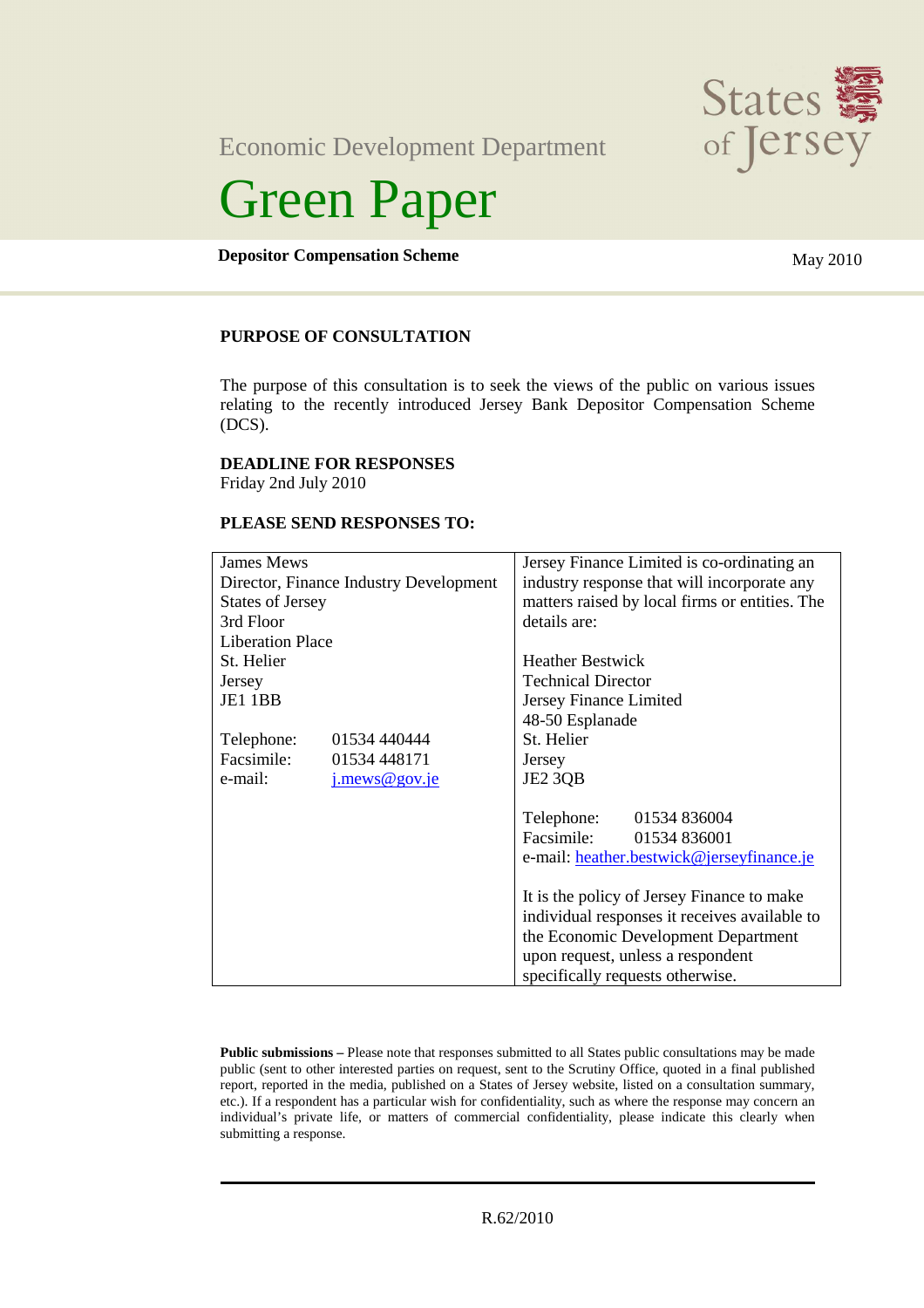#### **1. Introduction**

- 1.1. The Banking Business (Depositors Compensation) (Jersey) Regulations 2009 ("**DCS Regulations**") were adopted by the States on 6th November 2009 and immediately introduced a Depositor Compensation Scheme ("**DCS**") in Jersey.
- 1.2. Although the protection of depositors continues to be achieved principally through strict licensing standards and strong oversight of the Island's banking industry, in the unlikely event of a Jersey bank failure the DCS would aim to prevent hardship by ensuring that depositors would have timely access to funds without having to wait for recoveries in the bank liquidation.
- 1.3. The key features of the DCS are that
	- Subject to certain conditions, it provides protection of up to £50,000 per person, per Jersey banking group, for local and international depositors in line with international standards.
	- Retail deposits (i.e. those held by private individuals) are protected but protection does not extend to deposits held by companies, small and medium enterprises ("**SMEs**"), partnerships or trusts.
	- In the event of a bank failure, the States would lend liquidity to the DCS to enable it to pay up to £5,000 compensation within 7 working days and the balance of compensation within 3 months of receiving a valid claim.
	- The £50,000 limit will apply per person, so a £100,000 deposit held in a joint account by 2 people would be completely covered.
	- The maximum liability of the DCS will be capped at  $\text{\pounds}100$  million in any 5 year period, in line with the Guernsey scheme.
	- The majority of the cost of the compensation will be borne by the banking industry, but levies will be capped with the States making up any shortfall.
	- Claimants would assign their rights to recoveries in the failed bank's liquidation to the DCS.
	- In most cases, the DCS would be funded solely by levies on the banking industry with any States shortfall funding being fully repaid from the liquidation proceeds.

#### **2. Board – Constitution and Governance**

2.1. The DCS will be administered by an independent Board. Members of the Board will be nominated by the Minister for Economic Development ("**the Minister**") and appointed by the States for a renewable 5 year period. The Economic Development Department is working with the Jersey Appointments Commission ("**JAC**") to appoint members of the Board. The Minister is currently carrying out the functions of the Board and will continue to do so until the Board is ready to take over these functions.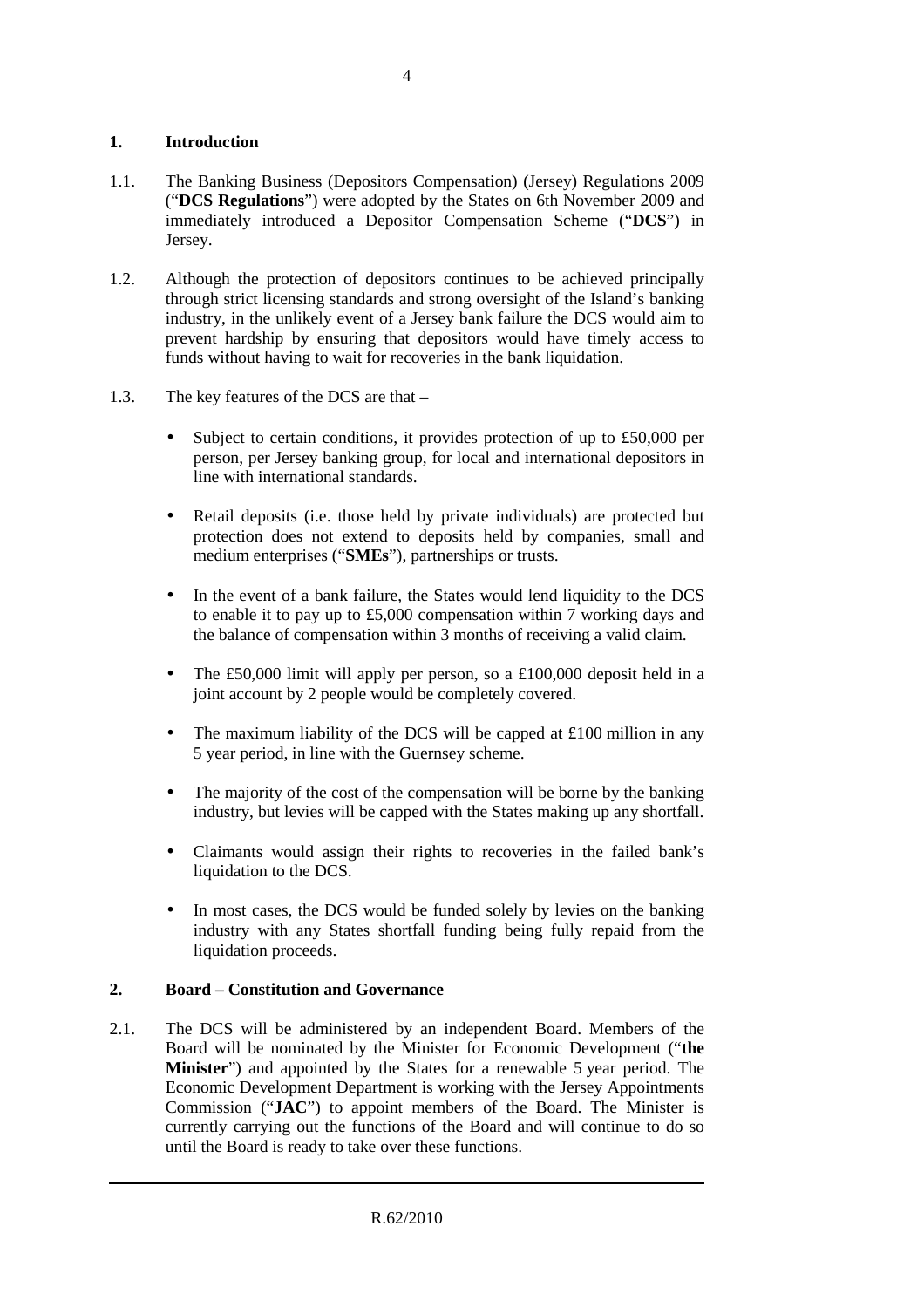- 2.2. The Board will be independent of Ministers, the States, and the Jersey Financial Services Commission and will be a corporate body that can sue and be sued in its own name, enter into contracts and acquire, hold and dispose of property of any type.
- 2.3. The DCS Regulations set out certain requirements relating to the corporate governance of the Board. There will be a minimum of 3 members of the Board, who will be appointed by the States on the nomination of the Minister after consulting with the JAC. A person appointed to be a member of the Board will hold the appointment for a term of up to 5 years on terms and conditions agreed between the person and the Minister.
- 2.4. The quorum for a meeting of the Board will be half the number of members appointed at the time of the meeting. Except as otherwise provided in the DCS Regulations or by the Minister, the Board will determine its own procedures.
- 2.5. The Board will be able, with the Minister's approval, to invest money standing to the credit of the fund, borrow money for the purposes of the DCS and insure against its liabilities.

#### **3. Functions of the Board**

- 3.1. It is envisaged that the Board will meet from time to time as necessary to ensure that the appropriate measures are in place to allow the Board to act quickly in the unlikely event of a bank default.
- 3.2. Information-sharing pathways will be developed between the Board and other safety-net participants, such as the Jersey Financial Services Commission ("**JFSC**") and the Viscount's Department so that the Board is kept informed of any potential problems that could lead to the DCS being triggered. Provision for information-sharing is made in the law but a separate Memorandum of Understanding is also being drawn up to formalise the relationship between the Board and the JFSC.
- 3.3. Although it is believed that the best method of informing depositors of the details of the DCS is through the banks themselves, it is envisaged that the DCS will have a public profile through, for example, the establishment of a web presence.
- 3.4. In the unlikely event that a Jersey bank should fail, the DCS will pay compensation to depositors up to a maximum of £50,000 per depositor per Jersey banking group, subject to certain limitations. The overall amount of compensation that the DCS could pay out is limited to £100 million in each 5 year period.
- 3.5. The Board would publish the relevant date of the bank default and invite applications from depositors for compensation. It would send out a notice to the insolvency administrator of the bank in default and to all the other Jersey banks requiring them to provide the necessary information in order to be able to calculate the levy for each of the banks. It may be that States funding will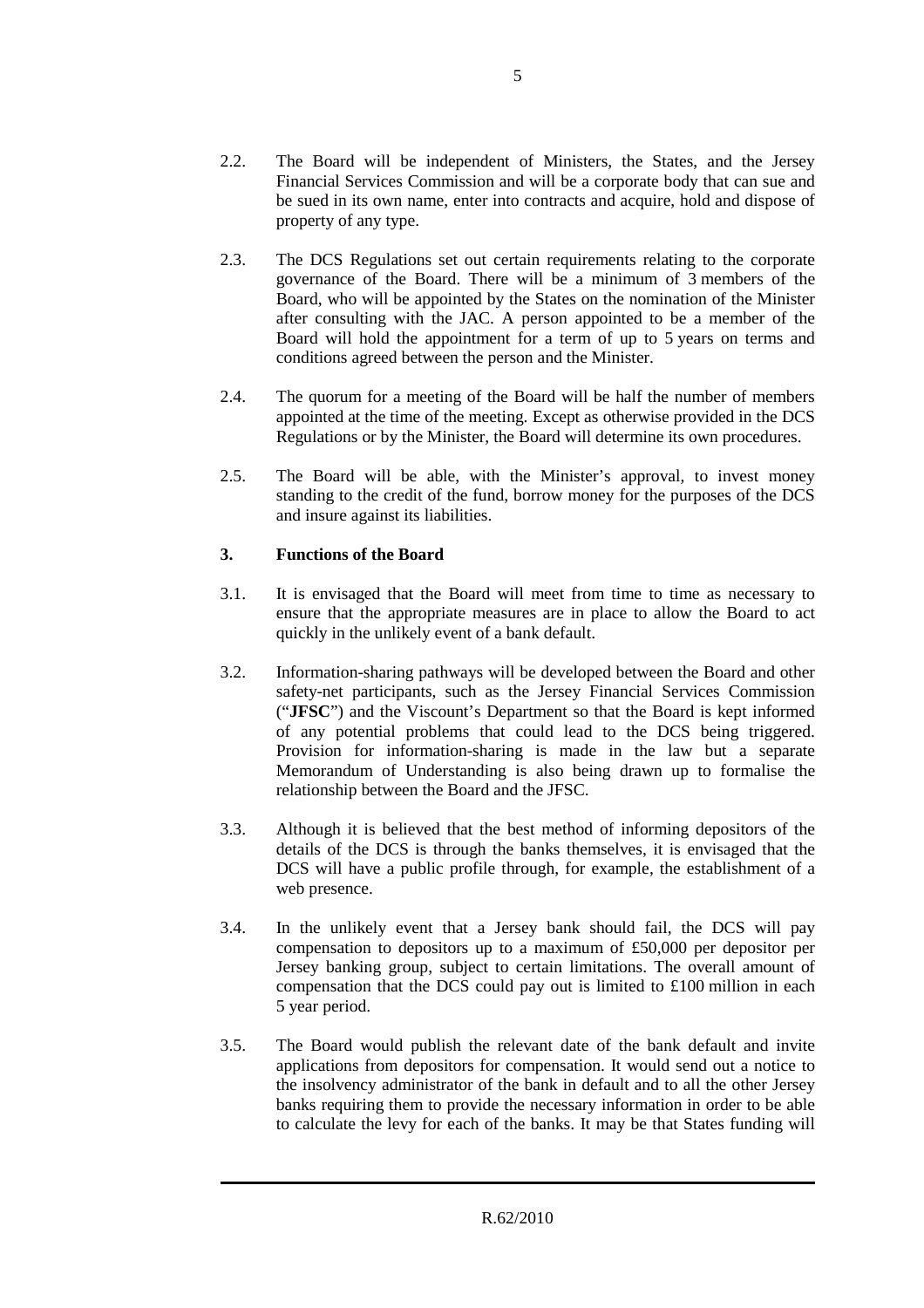be required, in which case the Board would also send a notice to the Minister for Treasury and Resources.

3.6. Regardless of whether shortfall funding is required, as banks will be permitted to spread the payment of levies over up to 5 years, the States will provide liquidity funding to the DCS in order for the DCS to be able to pay the first £5,000 of each valid claim within 7 working days and the balance within 3 months. Income to the DCS from bank levies and/or assigned recoveries in the liquidation would then be applied to repaying the States loan. It is envisaged that the required revolving credit agreement will be in place before the Board assumes its functions.

#### **4. Accounts and Audit**

- 4.1. The DCS Board will be an independently audited States body for the purposes of the Public Finances (Jersey) Law 2005. This fulfils Principle 5 of the Basel Committee on Banking Supervision's Core Principles for Effective Deposit Insurance Systems, which requires the body administering a DCS to be operationally independent from undue political and industry influence.
- 4.2. There are a number of measures in place to ensure the highest standards of financial reporting. The Comptroller and Auditor General is also given the express power to audit the accounts, providing the additional assurance of independent oversight of the DCS. When requested to do so by the Comptroller and Auditor General the Board must make the records and accounts available to him.
- 4.3. The Board must keep records that permit the financial position of the DCS to be ascertained with reasonable accuracy at any time. In addition, for any financial year that the Board receives, holds or expends money, the Board is required to keep accounts prepared in accordance with generally accepted accounting principles ("**GAAP**") that show a true and fair view of the surplus or deficit of the DCS for the financial year and of the state of the Board's affairs at the end of the financial year.
- 4.4. The DCS Regulations provide for the DCS accounts to be properly kept and independently audited. The Comptroller and Auditor General will still have the power to make a report on the accounts of the DCS under Article 48 of the Public Finances (Jersey) Law 2005.
- 4.5. Within 3 months after the end of the financial year the Board must have the DCS accounts audited and must provide these to the Minister for Treasury and Resources within a further 3 months together with a report on its activities during the financial year. The Minister will then lay the accounts and report before the States as soon as reasonably practicable.

#### **5. Accountability and oversight**

5.1. The Board is obliged to ensure that the DCS is administered in a prudent and economical manner and that resources are used efficiently and effectively.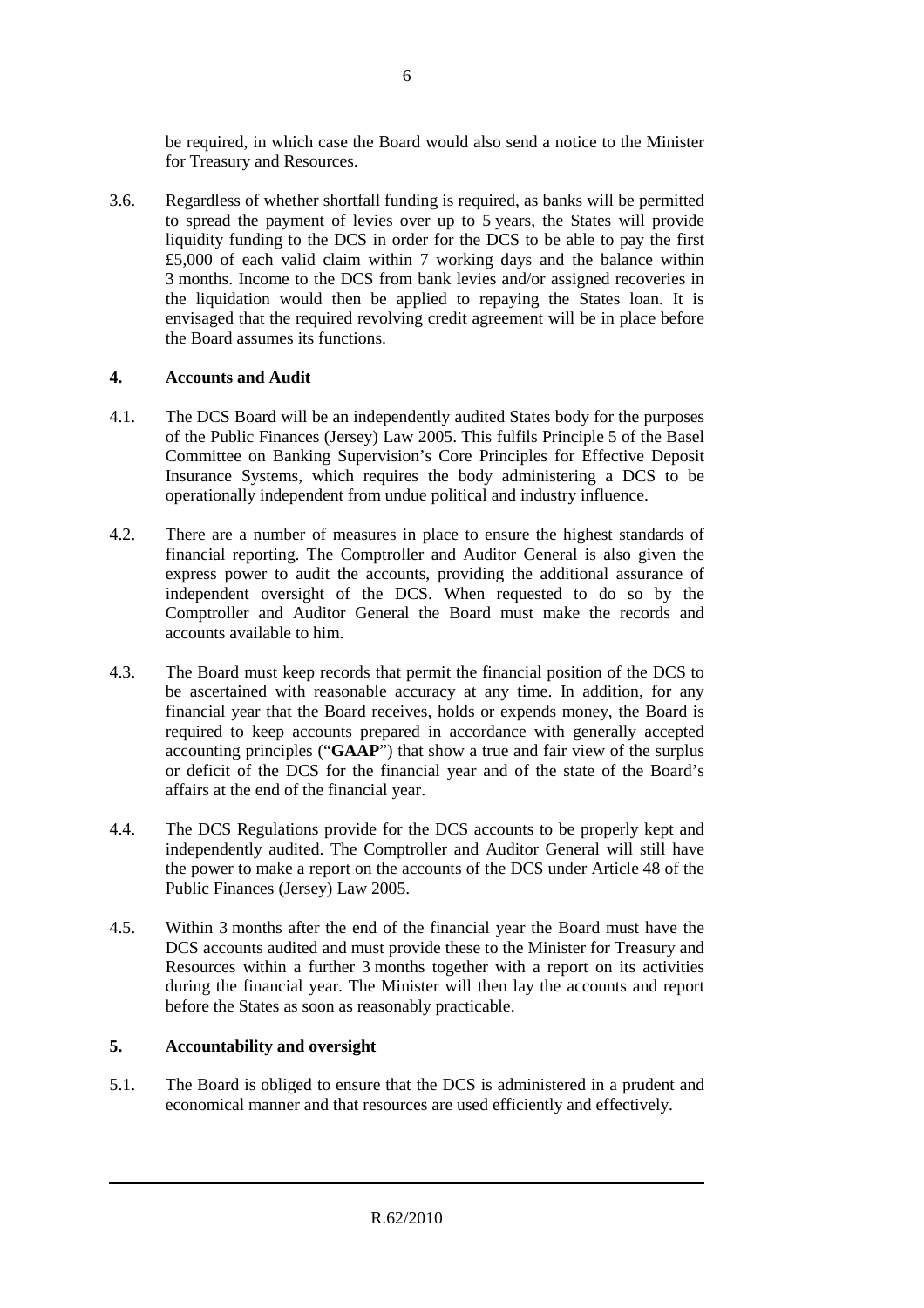- 5.2. In order to ensure proper oversight, the Comptroller and Auditor General is also responsible for considering and reporting on the general corporate governance arrangements of the DCS under Article 46(3)(c) of the Public Finances (Jersey) Law 2005, and may make recommendations for improvements in this regard.
- 5.3. In line with similar public bodies, such as the JFSC, Board members (along with any member, officer, servant or agent of the Board) will not be liable for anything done or omitted in the discharge of their functions unless the act or omission was in bad faith.
- 5.4. Should a depositor be unhappy with a decision of the Board in respect of the amount of the compensation to which he or she was entitled, the depositor would be able to appeal to the Royal Court on the ground that, on the facts available to the Board, its decision was unreasonable. A right of appeal to the Royal Court is also given to banks, concerning the amount of the levy they are liable to pay the DCS, and to the Minister for Treasury and Resources concerning the amount of States shortfall funding required by the DCS. On appeal, the Royal Court has a wide power to make any Order it considered appropriate.

#### **ISSUES**

#### **6. Funding the administration costs of DCS**

- 6.1. The DCS will be administered by an independent Board, which will be an independently audited States body. Although the DCS was designed with a view to keeping running costs to a minimum, there will be some one-off costs associated with setting up the scheme and the DCS Board. Once the Board is established, it is expected that there will be recurring costs relating to the administration of the scheme. Those may include the expenses of Board members, administrative support, accounting/audit costs, legal advice and insurance premiums.
- 6.2. In order to expedite the implementation of the DCS, during the course of the States debate on the DCS in November 2009, the Minister for Economic Development agreed to fund the initial set-up of the DCS Board and the first year's administration costs. The purpose this pledge was to allow the Department to consult properly on the issue of who should pay for the recurring administration costs of the DCS Board after the first year.
- 6.3. It should be noted that the recurring administration costs of the DCS Board are separate to the costs that would be incurred if the DCS were activated. In the unlikely event of a Jersey bank failure, the costs of the DCS Board in administering the scheme in relation to that particular bank failure would fall on the remaining banks along with the compensation costs, subject to the cap on bank levies.
- 6.4. A comparative analysis of DCS schemes in other jurisdictions shows that the administration costs of such schemes are typically met by an annual levy on the banks that are covered by the scheme. The rationale for this is essentially the same as that for making the banks primarily responsible for funding DCS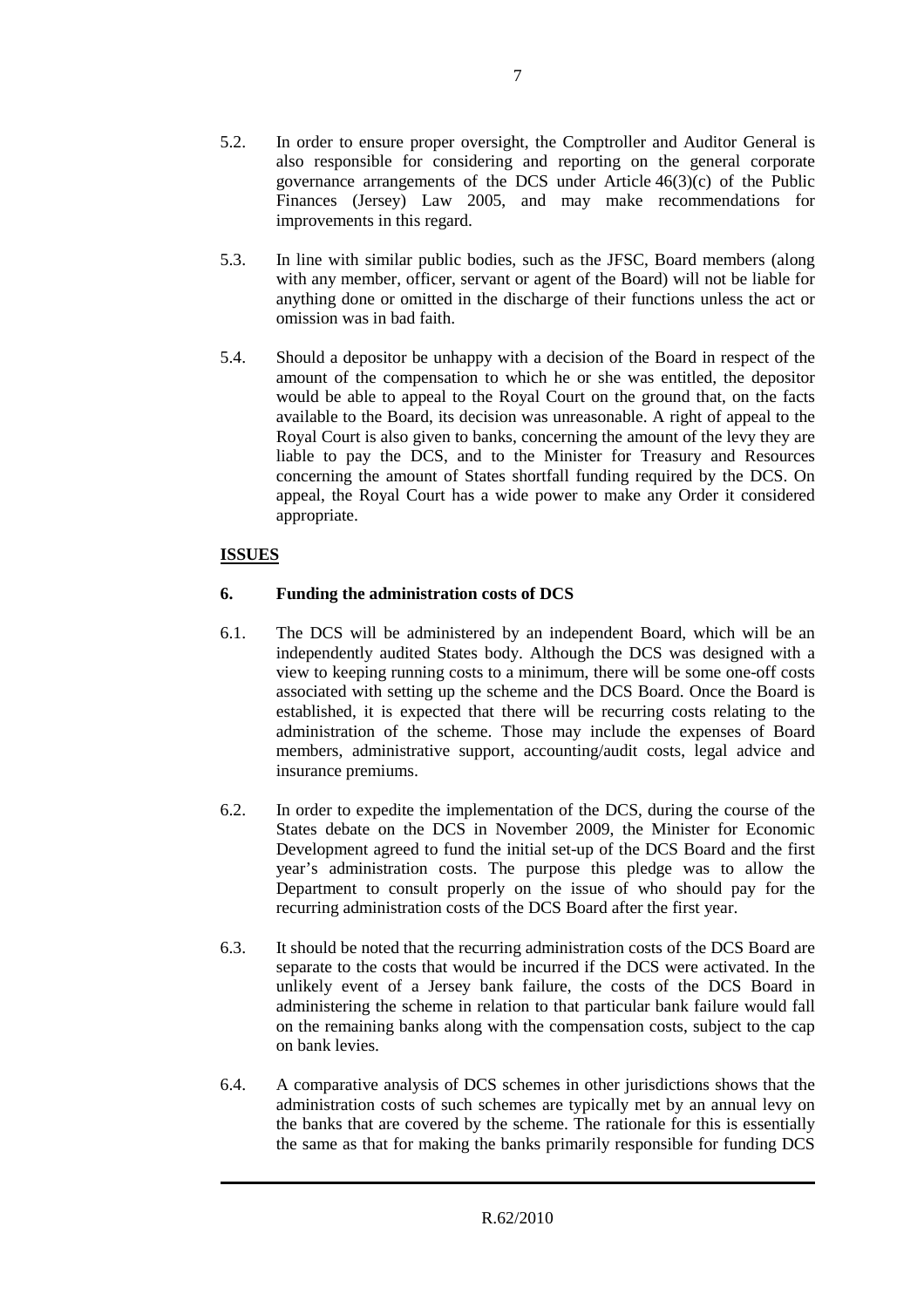compensation in the event of a bank failure, namely, that banks benefit from the existence of the DCS through the added reassurance it provides to banks' customers and the stability of the banking system.

- 6.5. In the United Kingdom, the Financial Services Compensation Scheme ("**FSCS**") covers deposit takers and other areas of financial services business such as investments and insurance. The FSCS's 'management expenses' are split between so-called 'base costs' and 'specific costs'.
- 6.6. All classes of financial firms contribute to the base costs of the FSCS, which are the day-to-day costs of running the scheme, i.e. those that are not related to the payment of compensation. They pay contributions in proportion to the periodic fees they pay to the financial services regulator, the Financial Services Authority ("**FSA**").
- 6.7. Specific costs relating to assessing claims and making payments are allocated to the relevant classes and sub-classes of financial firms.
- 6.8. In Guernsey, which established a DCS in 2008, the administration costs of the scheme for the first year were met by the States. The relevant legislation enables the Guernsey DCS to levy an annual fee on each bank covered by the scheme, which is paid into an administration fund. An annual administration fee was levied in 2009 and is expected to be levied in 2010.
- 6.9. The method of allocation of administration costs in Guernsey is not known. However, part of the Guernsey DCS is based on a risk assessment of the banks and it is possible that the scheme may take a similar approach with regard to the allocation of administration costs.

#### **Proposal**

 $\overline{a}$ 

- 6.10. It is proposed that the Economic Development Department (**EDD**) funding of administration costs should cease after December 2010. An amendment will be made to the DCS Regulations to provide the Board with an additional power to levy Jersey banks for its recurring administration costs.
- 6.11. The Board's obligation to ensure that the DCS is administered in a prudent and economical manner and that resources are used efficiently and effectively extends to DCS administration costs.
- 6.12. It is difficult to estimate the likely administration costs of the DCS at this time as there are no existing models that reflect the likely set up of the Board. Pending further investigation, the following estimates give some indication of how the recurring annual costs of the DCS Board are likely to break down –

| Insurance                     | $£10k - £50k$   |
|-------------------------------|-----------------|
| Banking, accounts and audit   | £5 – 10 $k$     |
| IADI <sup>1</sup> costs       | £0 $-10k$       |
| Board expenses                | $£2 - 3k$       |
| Contingency (e.g. legal fees) | £ $0 - 20k$     |
| Total:                        | £17 $k - 0.93k$ |

<sup>1</sup> IADI stands for the International Association of Deposit Insurers.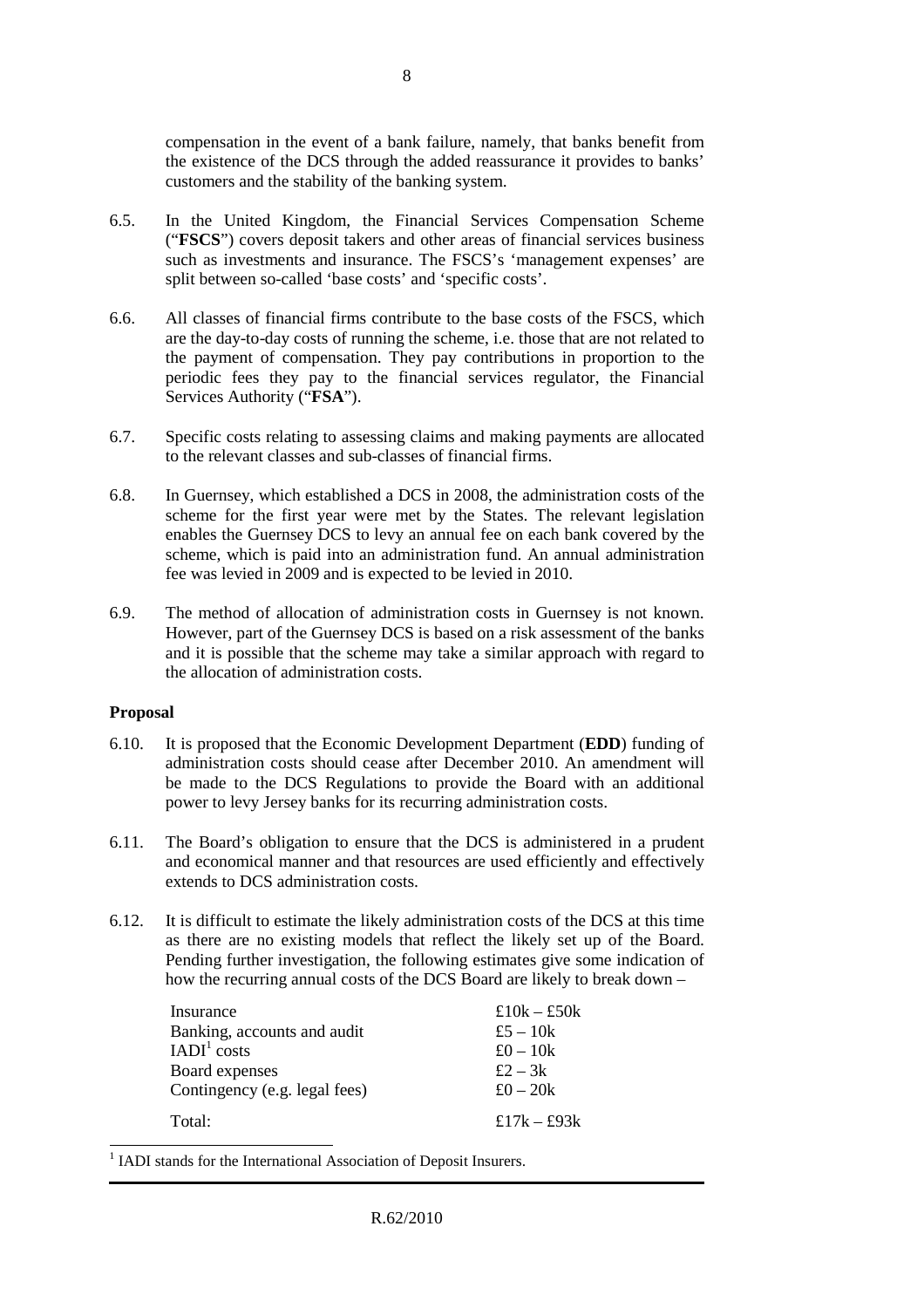It is also assumed that secretarial administration will be provided by EDD.

- 6.13. It is proposed that administration levies would be paid by the DCS Board into a single administration fund that would be separate from any fund established in respect of a failed bank.
- 6.14. In the unlikely event of a Jersey bank failure, the Board's recurring administration costs would continue to be met from the administration fund, whereas its administration costs in respect of the bank in default would be met from the fund established in respect of the bank in default. The administration fund would be subject to the accounts and audit requirements set out in Regulation 14 of the DCS Regulations (see Section 4, above).
- 6.15. It is considered that the simplest method of allocating costs would be to levy banking groups equally, rather than attempting to link levies to the level of regulatory fees paid to the regulator (as in the UK) or by applying some form of risk assessment, which could be complex and costly to implement.
- 6.16. In order to avoid costs that would result from the DCS Board having to maintain an overdraft in relation to its administration costs, it is proposed that the Board would estimate these costs for the forthcoming year and levy for these annually in advance.
- 6.17. If at any point in the future, the administration fund had accumulated sufficient funds to meet the Board's estimated costs for the forthcoming year, the Board would not have to charge a levy for that year. Conversely, if during the course of the year it transpired that the Board had underestimated its costs for that year, the Board would be able to demand an interim administration levy.
- 6.18. On receipt of a demand for an administration levy, any banking group would be able to appeal to the Minister for Economic Development on the grounds that the estimated costs of the Board are unreasonable.

#### **Questions:**

- **1. Do you agree that banks should fund the recurring administration costs of the DCS?**
- **2. Do you agree that the Board should establish a separate administration fund to meet its recurring administration costs?**
- **3. Do you agree that the administration costs of the DCS should be paid by banking groups equally? If no, what method of allocation would you favour?**
- **4. Do you agree that the DCS Board should levy annually in advance with the power to demand an interim levy if necessary?**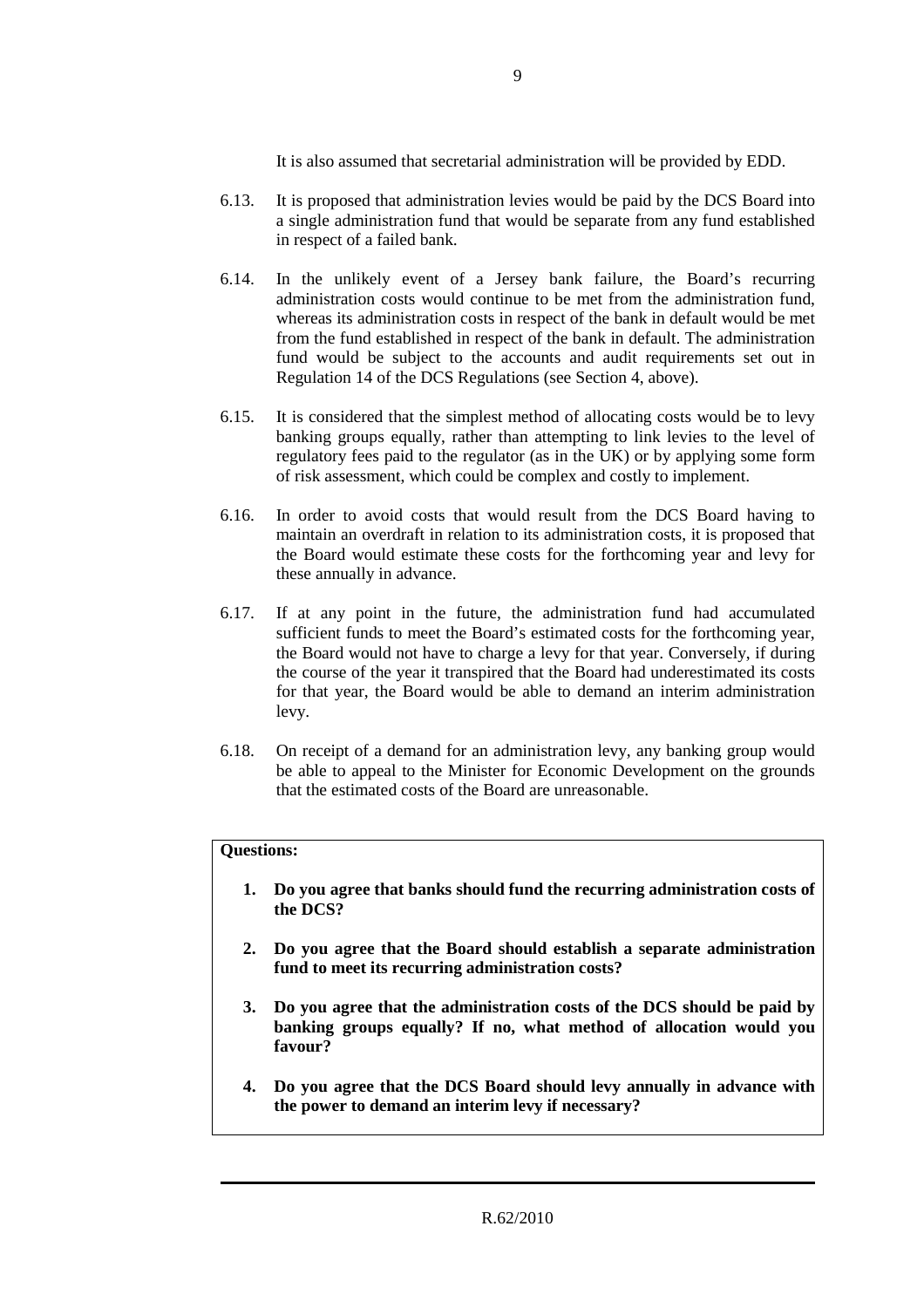#### **7. Depositor priority in bank insolvency**

- 7.1. Generally speaking, when a bank fails, all of its assets and liabilities (i.e. debts) fall to be dealt with under an insolvency procedure, such as liquidation. A liquidator (by whatever titled described) is typically appointed to turn the insolvent bank's assets into cash and distribute the proceeds to the bank's creditors according to their ranking.
- 7.2. Secured claimants generally have the highest ranking because they have a claim against specific assets of the bank. Secured claimants are followed by various categories of creditor whose claims are accorded priority over unsecured claimants by statute. There then follows a much larger class of claimants, which typically includes depositors and other unsecured claimants who do not have any specific or priority claim on assets. Holders of subordinated debt, preferred shareholders, and common shareholders follow unsecured creditors in terms of ranking.
- 7.3. In order to offer greater protection to depositors, some countries have introduced legislation that effectively elevates the claims of depositors over those of other unsecured creditors for bank insolvencies. This is referred to as either depositor priority or, less commonly, depositor preference. Some countries give depositors a priority that supersedes the rights of secured creditors of a failed bank.
- 7.4. Broadly speaking, legal priority rules can be viewed in 2 ways. On the one hand, by giving priority to some claims, the legislator restricts the contracting options of private parties and may prevent them from reaching optimal arrangements. On the other hand, legal priority rules have the advantage of giving greater certainty where there are multiple private contracts and may be particularly relevant for banks, with their large number of non-professional unsecured creditors (i.e. depositors).<sup>2</sup>

#### Position in other jurisdictions

- 7.5. There is a great deal of variance between the systems adopted by countries concerning the ranking of depositors compared to other creditors of failed banks. These differences can be attributed to different legal traditions as well as different public-policy objectives.<sup>3</sup>
- 7.6. In the United States, 'depositor preference' was granted to all deposits in 1993, though similar rules had already been in place in 27 States. The Federal Deposit Insurance Corporation ("**FDIC**") insures deposits up to 100,000 USD.<sup>4</sup> It has been argued that the primary beneficiaries of depositor

<sup>&</sup>lt;sup>2</sup> Birchler, Urs W, 2000. "Bankruptcy Priority for Bank Deposits: A Contract Theoretic Explanation," Review of Financial Studies, Oxford University Press for Society for Financial Studies, vol. 13(3), pages 813–40.

<sup>&</sup>lt;sup>3</sup> Federal Deposit Insurance Corporation (FDIC), Business Plan for the Sub-Working Group Committee.

<sup>&</sup>lt;sup>4</sup> The standard insurance amount of 250,000 USD per depositor is in effect through 31st December 2013. On 1st January 2014, the standard insurance amount will return to 100,000 USD per depositor for all account categories except certain retirement accounts.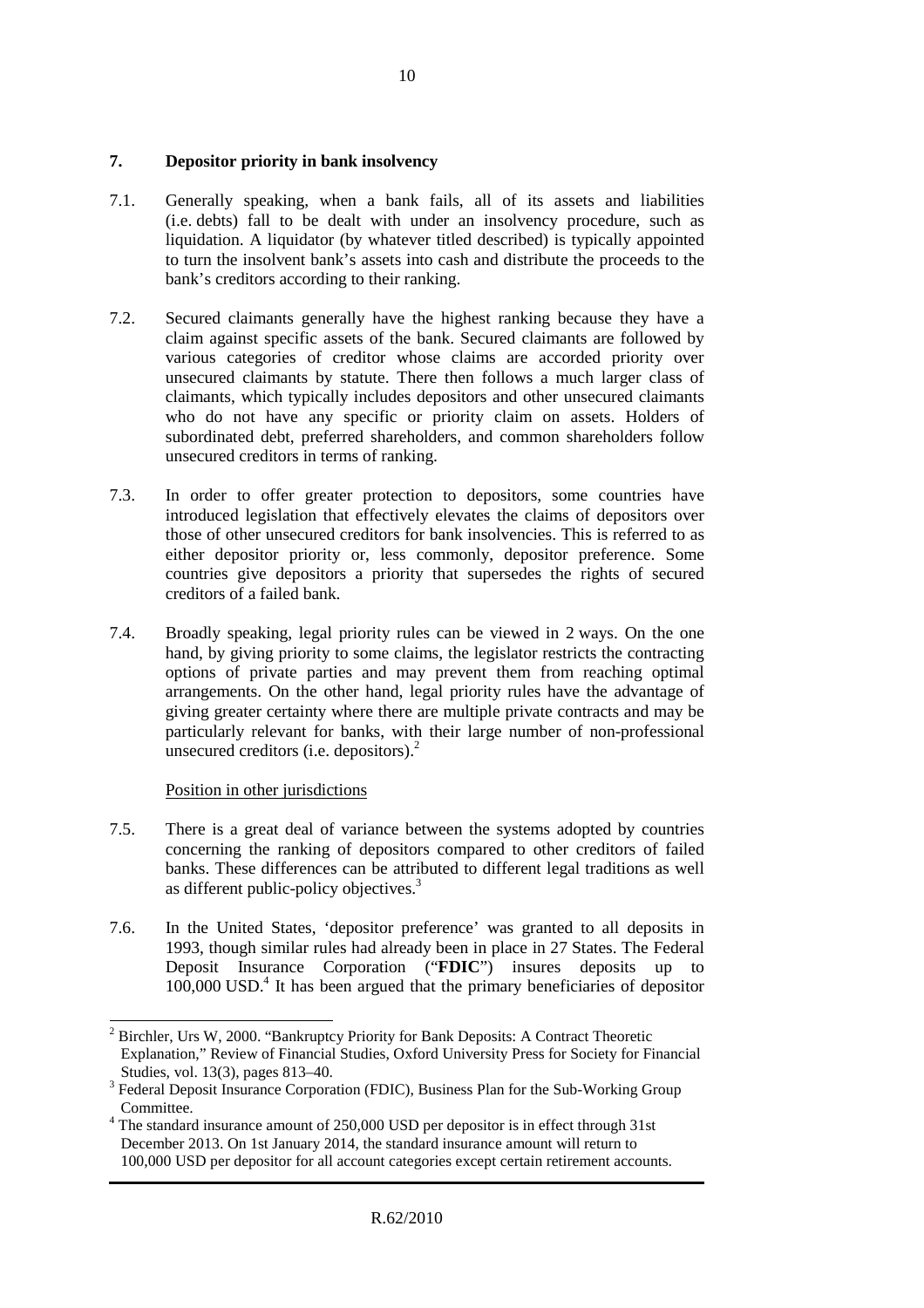preference are the FDIC itself, which acquires depositors' priority claims on making payouts, and those with deposits exceeding 100,000 USD (Birchler, Urs W, 2000).

- 7.7. In Switzerland, bankruptcy priority ('*privilège en cas de faillite*') for savings deposits was introduced in 1934 and extended in 1997. Under the present rules, deposits up to an aggregate amount of 100,000 CHF (approximately 60,000 GBP) per depositor have priority over all other deposits and liabilities. Although there is no official deposit insurance, under a private agreement within the Swiss Bankers Association (SBA), banks mutually guarantee deposits that have priority in bankruptcy up to 6 billion CHF (approximately 3.6 billion GBP). Like the FDIC in the US, the SBA acquires depositors' priority claims when it pays out depositors.
- 7.8. Other countries, such as Hong Kong, Malaysia and Argentina have also introduced deposit priority rules. In Hong Kong, deposits up to 100,000 HKD (approximately  $8,200$  GBP)<sup>5</sup> have priority over all other bank liabilities. In Malaysia, domestic deposits have a priority claim against domestic assets of a bank. Several other countries have deposit priority rules, either in connection with deposit insurance, such as Chile and Peru, or without, such as Australia, Russia and Mongolia.
- 7.9. There are no statutory provisions in Guernsey for depositors to take priority over other unsecured creditors. Under emergency laws put into place in Iceland in October 2008, Icelandic depositors in Landsbanki had their deposits guaranteed in full whilst non-Icelandic depositors covered by the Icelandic DCS were granted a priority over all other creditors of the Icelandic banks.
- 7.10. In the United Kingdom, prior to December 2001, the Deposit Protection Board was automatically entered as a creditor of the failed bank and had preferential rights to recoveries due to the depositor. This no longer applies to the Financial Services Compensation Scheme ("**FSCS**"), which took over responsibility for providing deposit protection in the UK.
- 7.11. The ability of the FSCS to make recoveries is dependent on depositors assigning their rights against the bank to the FSCS in exchange for receiving a compensation payment. The FSCS then 'stands in the shoes' of the depositor. Although the situation with recoveries varies between sub-schemes of the FSCS, for depositor claims, the FSCS ranks the same as the depositors who assign their claims to it – i.e. as an unsecured, ordinary creditor.

#### Current position in Jersey

7.12. Currently, in the unlikely event of a Jersey bank failing, the claims of depositors in the bank insolvency would not benefit from priority status. Depositors would therefore be paid on an equal footing with all the other unsecured creditors of the failed bank.

 $\overline{a}$  $<sup>5</sup>$  Set to rise to 500,000 HKD (approx. £41,000).</sup>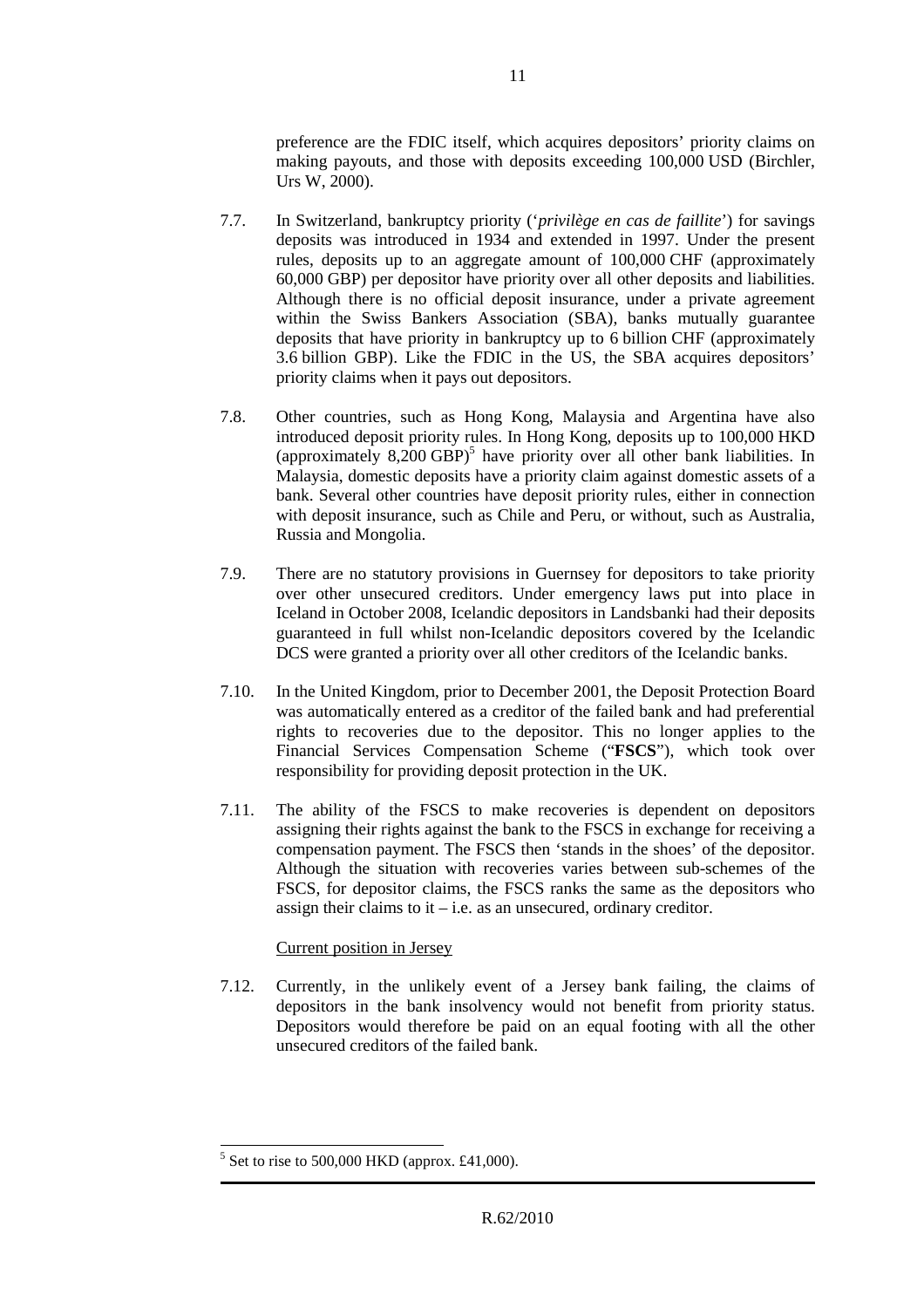- (i) Viscount's or liquidator's costs;
- (ii) employees' salaries (for previous 6 months) plus holiday pay/bonuses up to £3,500 and £1,000 respectively;
- (iii) all sums due to the Social Security Department;
- (iv) all sums due to the Comptroller of Income Tax for the current year and the preceding year (including Goods and Services Tax (GST) and Income Tax Instalment Scheme (ITIS);
- (v) Sums due to debtor's landlord for the payment of rent (if it qualifies for preference under customary law);
- (vi) rates due to parishes for the current year and the preceding year;
- (vii) all other proved debts (which would currently include depositors in a bank insolvency).
- 7.14. The debts referred to in paragraphs (ii)–(vi) have equal priority as between themselves and are paid on an equal footing. If the property of the debtor is insufficient to pay them all off in full, they are reduced in equal proportions.
- 7.15. Hypothecary creditors $6$  are entitled to preference with regard to the proceeds of sale of any property upon which their hypothecs are secured in the order of the date of creation of their respective hypothecs. If the proceeds of sale of such property are insufficient to meet the claim of a hypothecary creditor in full, the balance of the claim ranks for payment on the same footing as all other proved debts.
- 7.16. Where any property of the debtor is subject to a security interest the proceeds of sale of the collateral are applied in the manner provided by Article 8(6) of the Security Interests (Jersey) Law 1983.

#### **Discussion**

- 7.17. It is considered that the introduction of depositor priority in Jersey would provide additional protection to many depositors beyond that currently offered by the DCS.
- 7.18. As part of the UK response to the recent banking crisis, the Tripartite Authorities (The Bank of England, H.M. Treasury and the Financial Services Authority) consulted on measures to bolster depositor protection. Although

<sup>&</sup>lt;sup>6</sup> A 'hypothec' is a kind of legal interest that gives a creditor certain preferential rights with regard to certain property. They can arise automatically by operation of law or can be created by an agreement between private parties.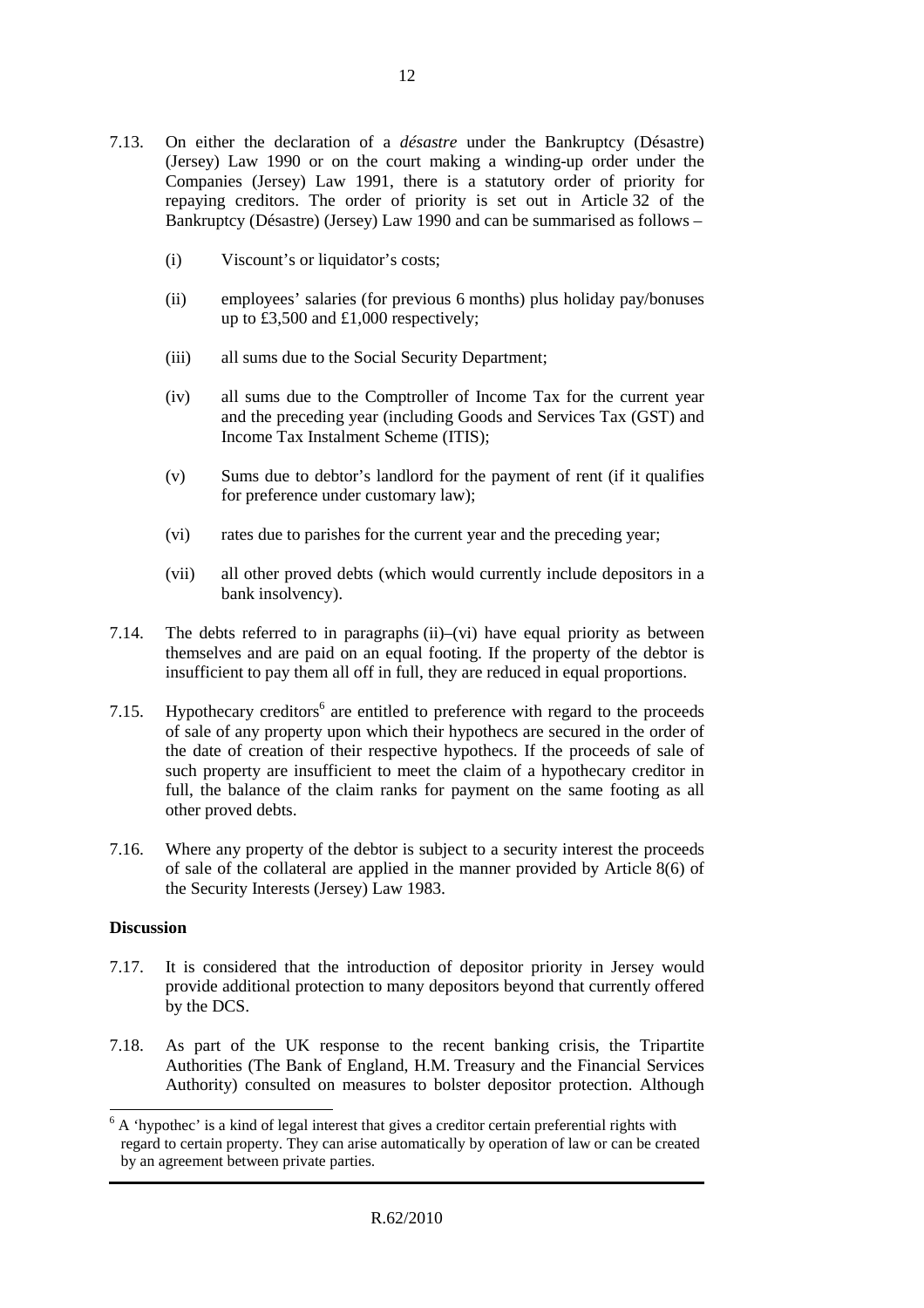this included giving further consideration to reintroducing priority for depositors in insolvency proceedings, $\frac{7}{1}$  largely due to concerns specific to the U.K. banking model, it was decided that the current priority of creditors on insolvency should remain unchanged.<sup>8</sup>

- 7.19. Although different factors apply in a Jersey context, the U.K. consultation highlighted several issues that are relevant to the consideration of depositor priority in Jersey.
- 7.20. The main issue highlighted by respondents to the U.K. consultation was the potential for depositor priority to change the behaviour of other (nondepositor) unsecured creditors. In an U.K. context, respondents noted that the introduction of depositor priority could increase the likelihood that creditors would require security for lending to banks and/or charge higher interest rates for such lending, due to the increased risk of loss.<sup>9</sup> Ultimately, such costs could be expected to be passed on by the banks to their customers. There was also considered to be a risk that the introduction of depositor priority may lead creditors to shorten the terms of loans to banks or to seek alternative investments, which could cause the liquidity of U.K. banks to be impaired.
- 7.21. In a Jersey context, it is understood that our banking model, which relies almost totally on deposit taking rather than unsecured wholesale lending for liquidity, would be far less susceptible to the potential issues outlined above. However, the final outcome of depositor priority on costs and the behaviour of stakeholders depends on a wide variety of country-specific legal and economic factors and it is important that feedback is received from both the banking community in Jersey and creditors of Jersey banks in order for a fully considered approach to be taken.
- 7.22. In addition, the potential benefit to depositors of introducing depositor priority in Jersey would appear to be greater than in other jurisdictions, where average deposits are lower. Because a significant proportion of depositors with Jersey banks have balances totalling more than £50,000, giving depositors priority would provide protection beyond that offered by the DCS. This would provide an additional potential benefit for many customers who bank in Jersey.
- 7.23. The scale of that benefit cannot be estimated at present, but would depend on the extent to which the giving of the priority to depositors affords an advantage over non-depositor unsecured creditors of Jersey banks. There would also be a potential benefit to the DCS scheme itself, as the DCS would become a priority creditor in respect of the priority claims assigned to it by depositors.

 7 Financial stability and depositor protection: strengthening the framework, January 2008, available from: http://www.hm-treasury.gov.uk/d/banking\_stability\_pu477.pdf

 $8$  Financial stability and depositor protection: further consultation, July 2008, available from: www.bankofengland.co.uk/publications/other/financialstability/financialstabilitydepositorpro tection 080701.pdf

<sup>&</sup>lt;sup>9</sup> Financial stability and depositor protection: strengthening the framework, January 2008, available from: http://www.hm-treasury.gov.uk/d/banking\_stability\_pu477.pdf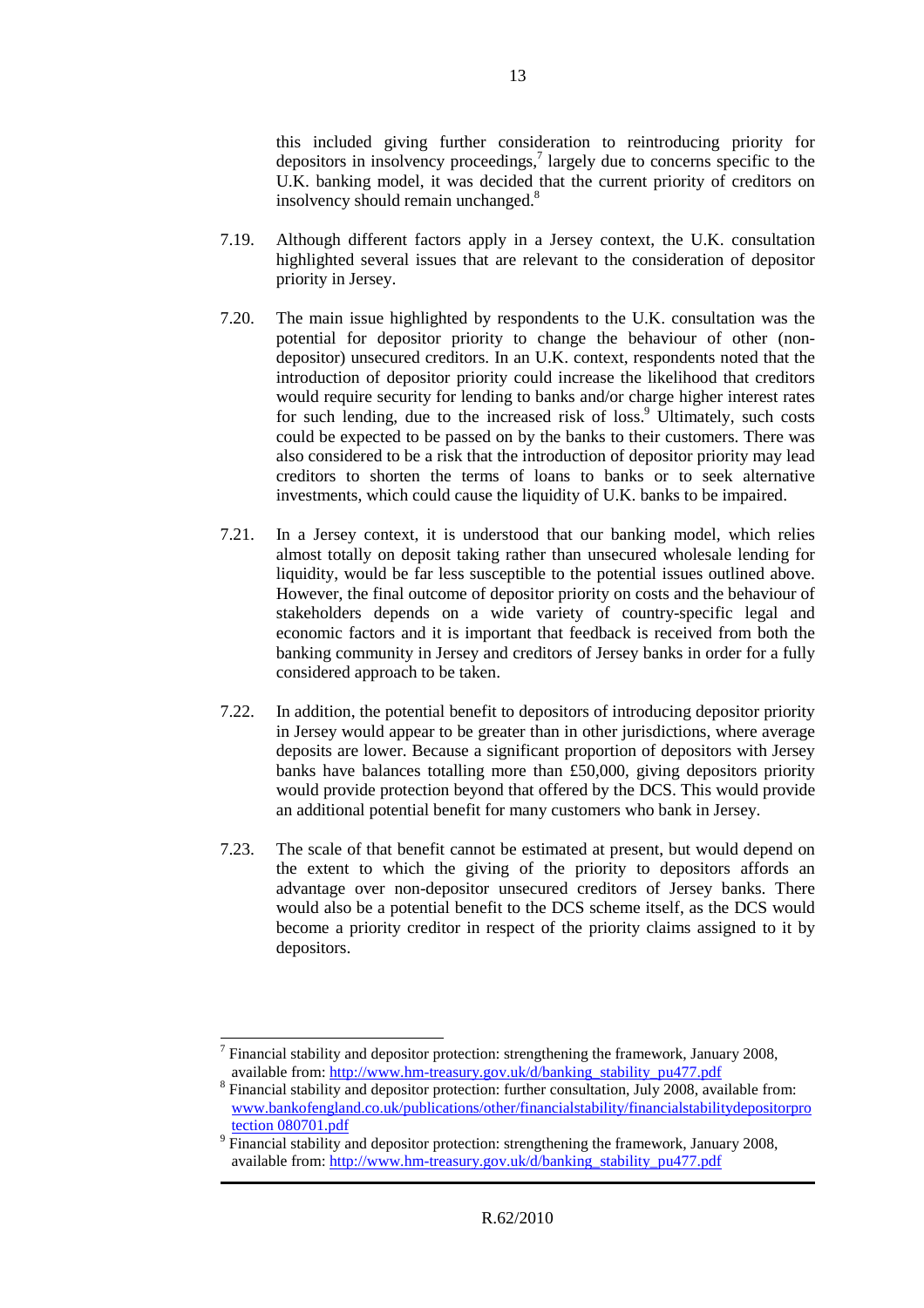#### **Proposal**

7.24. It is proposed to introduce legislation that ranks the claims of depositors in Jersey banks over the claims of other unsecured creditors (i.e. those listed at (ii) to (vi) in paragraph 7.13 above) but behind secured creditors.

#### **Questions:**

- **5. Should depositor priority be introduced in Jersey in line with the proposal?**
- **6. Please comment on:** 
	- **(i) What level of priority should be afforded to depositors, i.e. where in the current statutory order of priority should depositors rank?**
	- **(ii) Should priority be limited in scope (e.g. to individuals' deposits covered by the DCS) or should it apply to all deposits (including those held by corporations, trusts, partnerships, etc.)?**
	- **(iii) Should priority be limited in extent (e.g. to £50,000) or should it apply to the total value of deposits?**
- **7. What problems or issues, if any, do you see arising if depositor priority were introduced?**